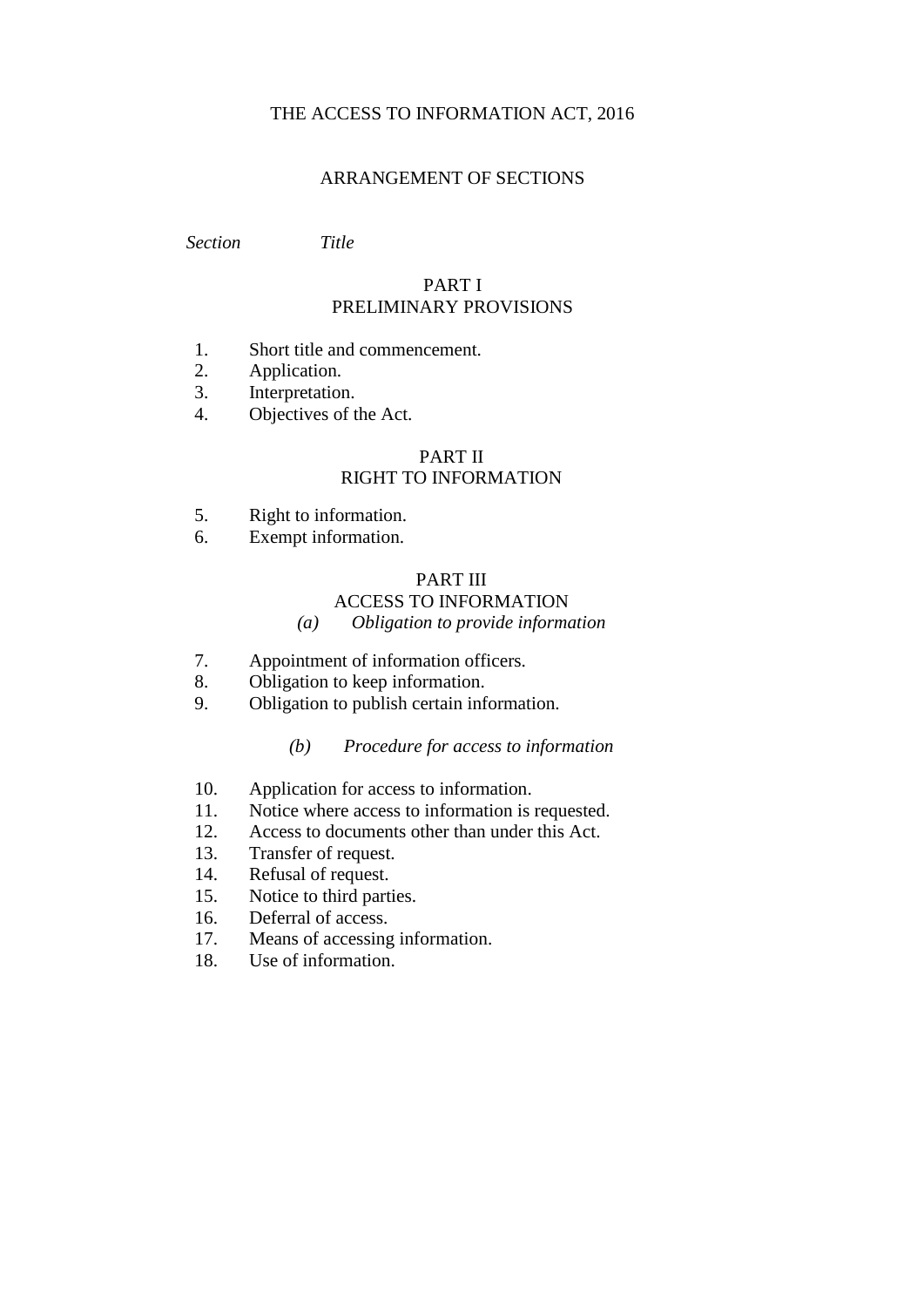*(c) Review of decisions by information holders*

### 19. Review of decision.

### PART IV GENERAL PROVISIONS

- 20. Regulations.
- 21. Fees.
- 22. Offence of alteration, defacement, blocking or erasure.
- 23. Protection of a person who makes disclosure.
- 24. Protection of officers.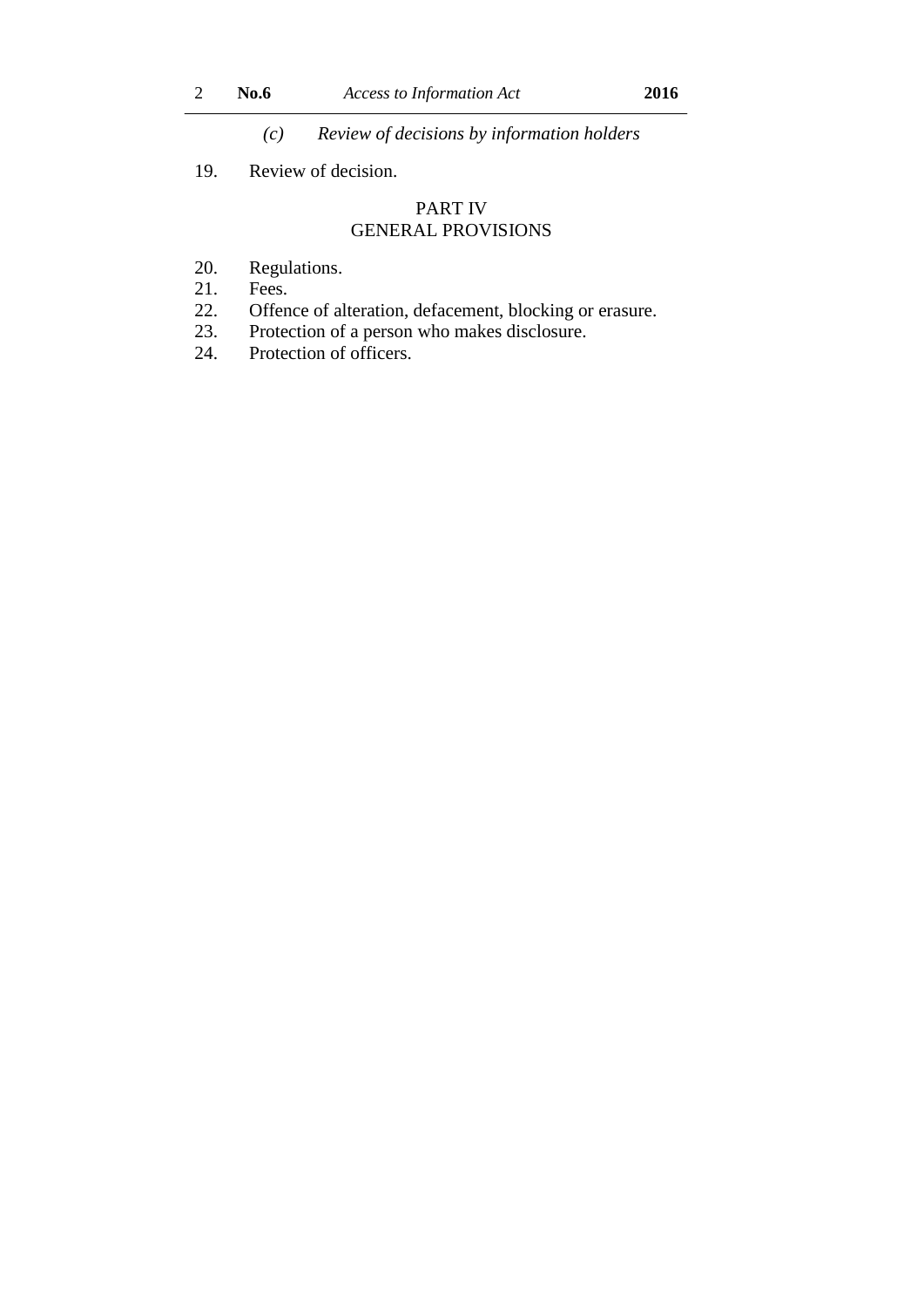#### THE UNITED REPUBLIC OF TANZANIA



NO. 6 OF 2016

#### I ASSENT,

…………………………… *President* 

[….………………………..]

**An Act to provide for access to information; to define the scope of information which the public has the right to access; to promote transparency and accountability of information holders; and to provide for other related matters.**

**ENACTED by** Parliament of the United of Republic of Tanzania.

### PART I PRELIMINARY PROVISIONS

| Short title and<br>Commencement | 1. This Act may be cited as the Access to<br>Information Act, 2016 and shall come into operation on<br>such date as the Minister may, by notice published in the<br>Gazette, appoint. |  |
|---------------------------------|---------------------------------------------------------------------------------------------------------------------------------------------------------------------------------------|--|
| Application                     | 2.-(1) This Act shall apply to Mainland Tanzania.<br>(2) Without prejudice to the provisions of<br>subsection (1), this Act shall apply to:                                           |  |
|                                 | (a) public authorities;<br>(b) private bodies registered under any                                                                                                                    |  |

(b) private bodies registered under any written law which:

(i) utilize public funds; or

(ii) are in possession of information which is of significant public interest.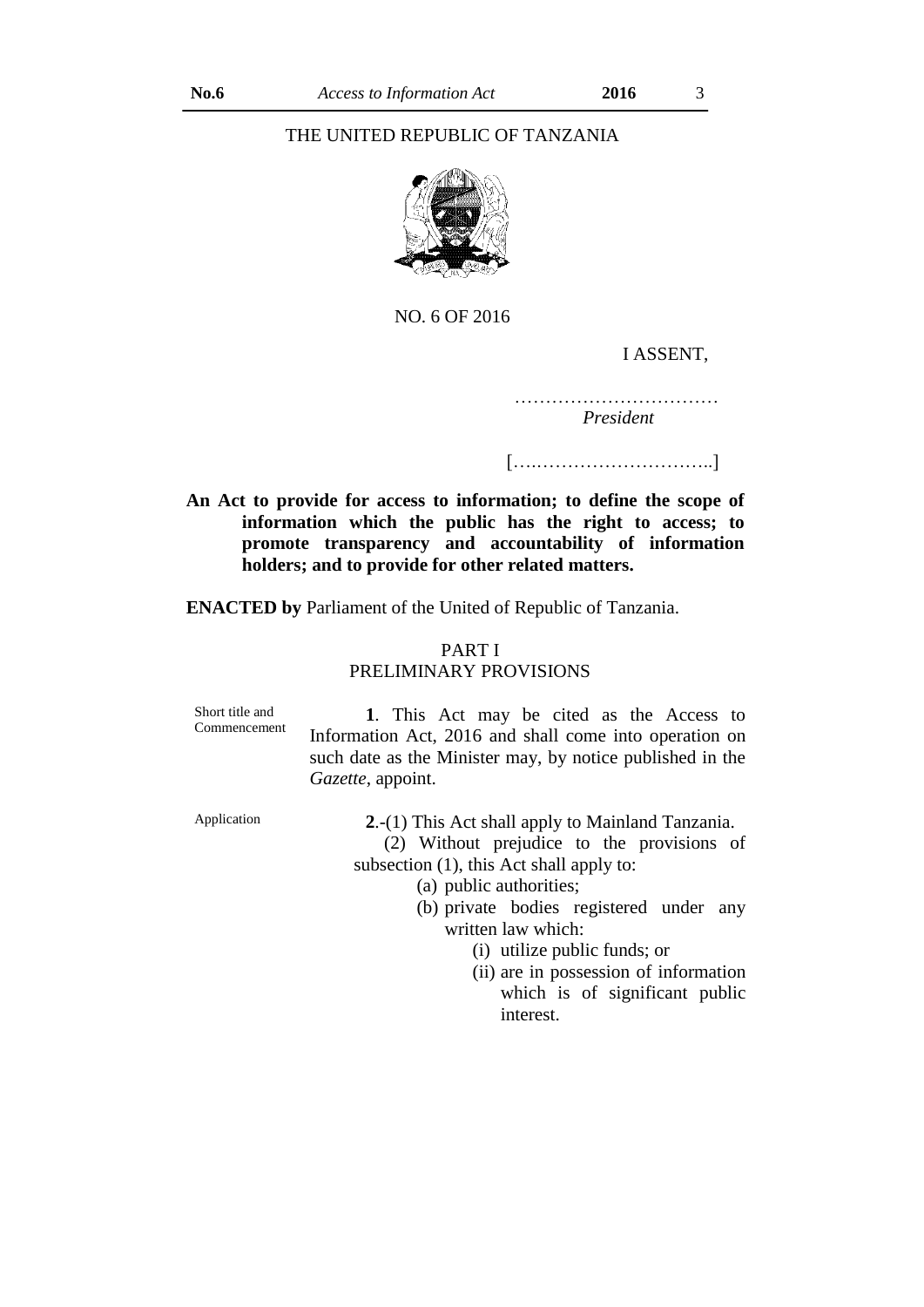| Interpretation | 3. In this Act, unless the context requires                            |
|----------------|------------------------------------------------------------------------|
|                | otherwise:                                                             |
| Cap.2          | "Constitution" means the Constitution of the United<br>Republic, 1977; |
|                | "exempt information" means any information, or                         |
|                | document containing information, withheld by the                       |
|                | information holder in accordance with section 6;                       |
|                | "information" means any material which communicates                    |
|                | facts, opinions, data or any other matter relating to                  |
|                | the management, administration, operations or                          |
|                | decisions of the information holder, regardless of                     |
|                | its form or characteristics;                                           |
|                | "information holder" means a public authority or a private             |
|                | body referred to under section 2 (2);                                  |
|                | "information officer" means an officer of the information              |
|                | holder appointed as such under section 7;                              |
|                | "Minister" means the Minister responsible for legal                    |
|                | affairs;                                                               |
|                | "personal information" means information relating to an                |
|                | individual who is directly or indirectly identifiable                  |
|                | by name, identification document or through any                        |
|                | physical or other characteristics or attributes, but                   |
|                | does not include information having a bearing on                       |
|                | the public functions of an employee of a public                        |
|                | authority or any other person performing a                             |
|                | function of a public authority;                                        |
|                | "public authority" means any authority that is established             |
|                | by or under the Constitution, an Act of Parliament,                    |
|                | recognized under any written law as a public                           |
|                | office or forms part of any level of the                               |
|                | Government;                                                            |
|                | "records" include any recorded information regardless of               |
|                | form or medium created, received and maintained                        |
|                | by any information holder in the pursuance of its                      |
|                | legal obligations or in the transaction of its                         |
|                | business<br>and<br>providing evidence<br>of<br>the                     |
|                | performance of those obligations or that business.                     |
|                |                                                                        |
|                |                                                                        |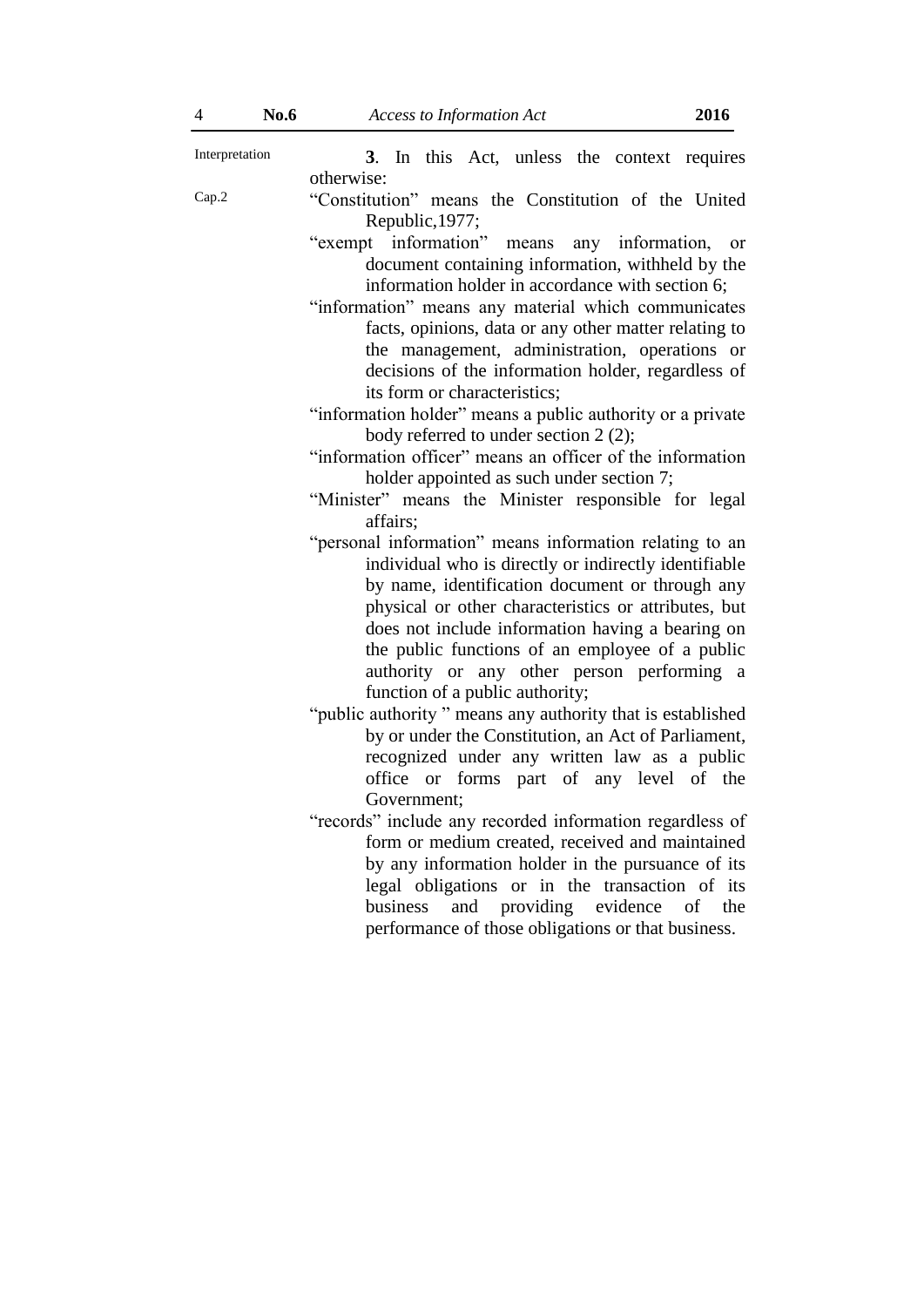| <b>No.6</b>               | <b>Access to Information Act</b>                                                                                                                                                                                                                                                                                                                                                                                                                                                                                                                                                                                                                                                                                                                                                                              | 2016 | 5                                       |
|---------------------------|---------------------------------------------------------------------------------------------------------------------------------------------------------------------------------------------------------------------------------------------------------------------------------------------------------------------------------------------------------------------------------------------------------------------------------------------------------------------------------------------------------------------------------------------------------------------------------------------------------------------------------------------------------------------------------------------------------------------------------------------------------------------------------------------------------------|------|-----------------------------------------|
| Objectives<br>of this Act | 4. The objectives of this Act are to:<br>(a) give effect to the right of access<br>information by citizens as provided for by<br>the Constitution;<br>(b) require information holder to proactively<br>disclose information and provide to the<br>public information that they hold subject to<br>the provisions of this Act;<br>(c) create a framework to facilitate access to<br>information held by information holders in<br>compliance with any right protected by the<br>Constitution and any other written law;<br>(d) promote routine and systematic information<br>disclosure by information<br>compliance<br>with the<br>accountability, transparency and public<br>participation; and<br>(e) provide for the protection of persons who<br>release information of public interest in<br>good faith. |      | to<br>holders<br>in<br>principles<br>οf |
|                           | PART II<br>RIGHT OF ACCESS TO INFORMATION                                                                                                                                                                                                                                                                                                                                                                                                                                                                                                                                                                                                                                                                                                                                                                     |      |                                         |
| Right to<br>information   | $5-(1)$ Every person shall have the right of access<br>to information which is under the control of information<br>holders.<br>(2) The information holder shall, subject to the<br>provisions of section 6 and any other written laws, make<br>available to the public or, on request, to any person,<br>information which is under his control.<br>(3) Nothing in this Act shall limit or otherwise<br>restrict any other legislative requirement for a public<br>authority to disclose information.<br>(4) For purposes of this section, "person" means a<br>citizen of the United Republic.                                                                                                                                                                                                                |      |                                         |
| Exempt                    | $6-(1)$ Notwithstanding the provision of section 5.                                                                                                                                                                                                                                                                                                                                                                                                                                                                                                                                                                                                                                                                                                                                                           |      |                                         |

**6**.-(1) Notwithstanding the provision of section 5, the information holder may withhold the information where he-

information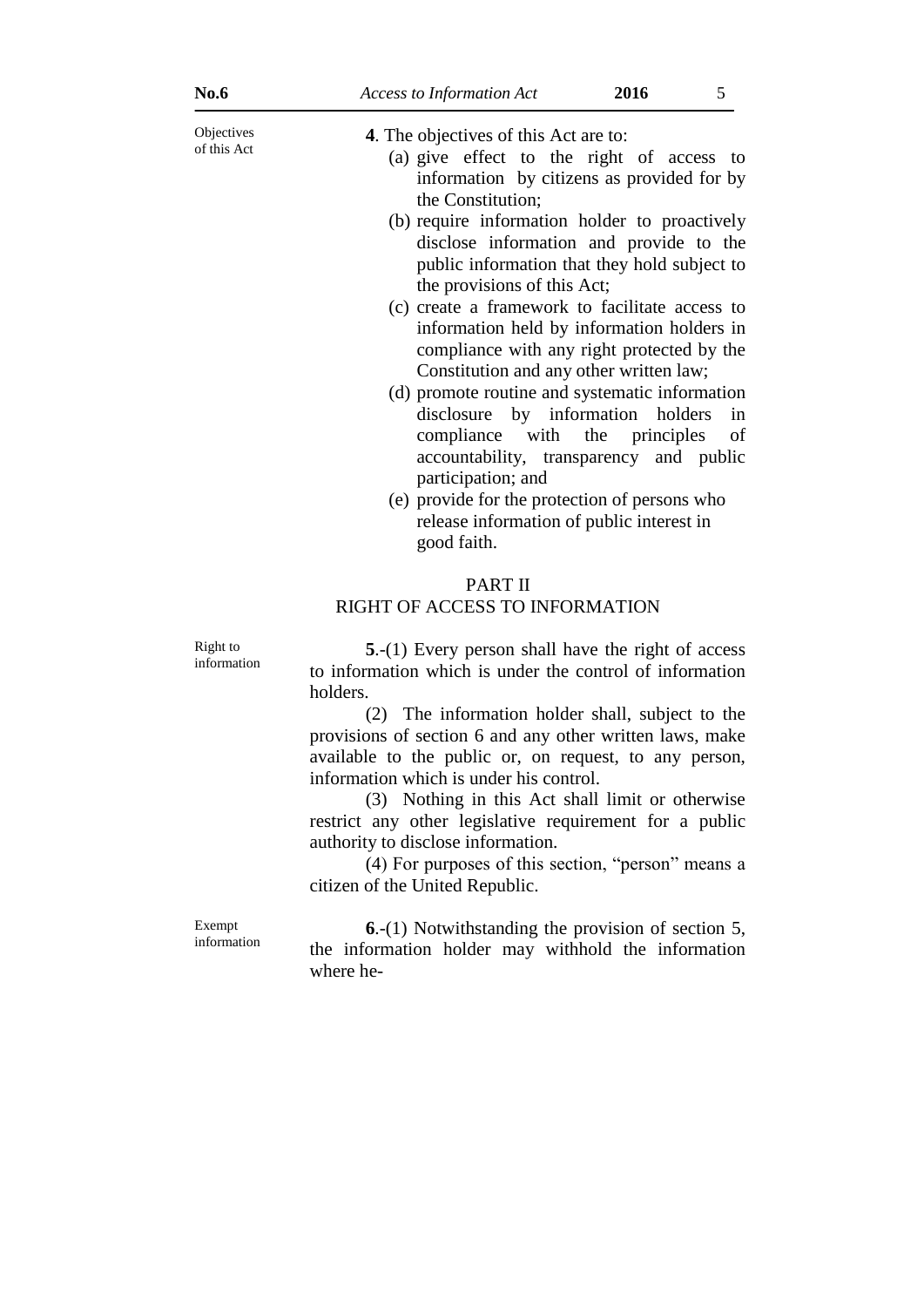- (a) is satisfied that all the information or part of the information is exempted under subsection (2):
- (b) determines, in accordance with this Act, that the disclosure is not justified in the public interest.

(2) Exempt information may be withheld if the disclosure of such information is likely to-

- (a) undermine the defence, national security and international relations of the United Republic;
- (b) impede due process of law or endanger safety of life of any person;
- (c) undermine lawful investigations being conducted by a law enforcement agent;
- (d) facilitate or encourage the commision of an offence;
- (e) involve unwarranted invasion of the privacy of an individual, other than an applicant or a person on whose behalf an application has been made;
- (f) infringe lawful commercial interests, including intellectual property rights of that information holder or a third party from whom information was obtained;
- (g) hinder or cause substantial harm to the Government to manage the economy;
- (h) significantly undermine the information holder's ability to give adequate and judicious consideration to a matter of which no final decision has been taken and which remains the subject of active consideration;
- (i) damage the information holder's position in any actual or contemplated legal proceedings, or infringe professional privilege;
- (j) undermine Cabinet records and those of its committee; or
- (k) distort or dramatise record or data of court proceedings before the conclusion of the case.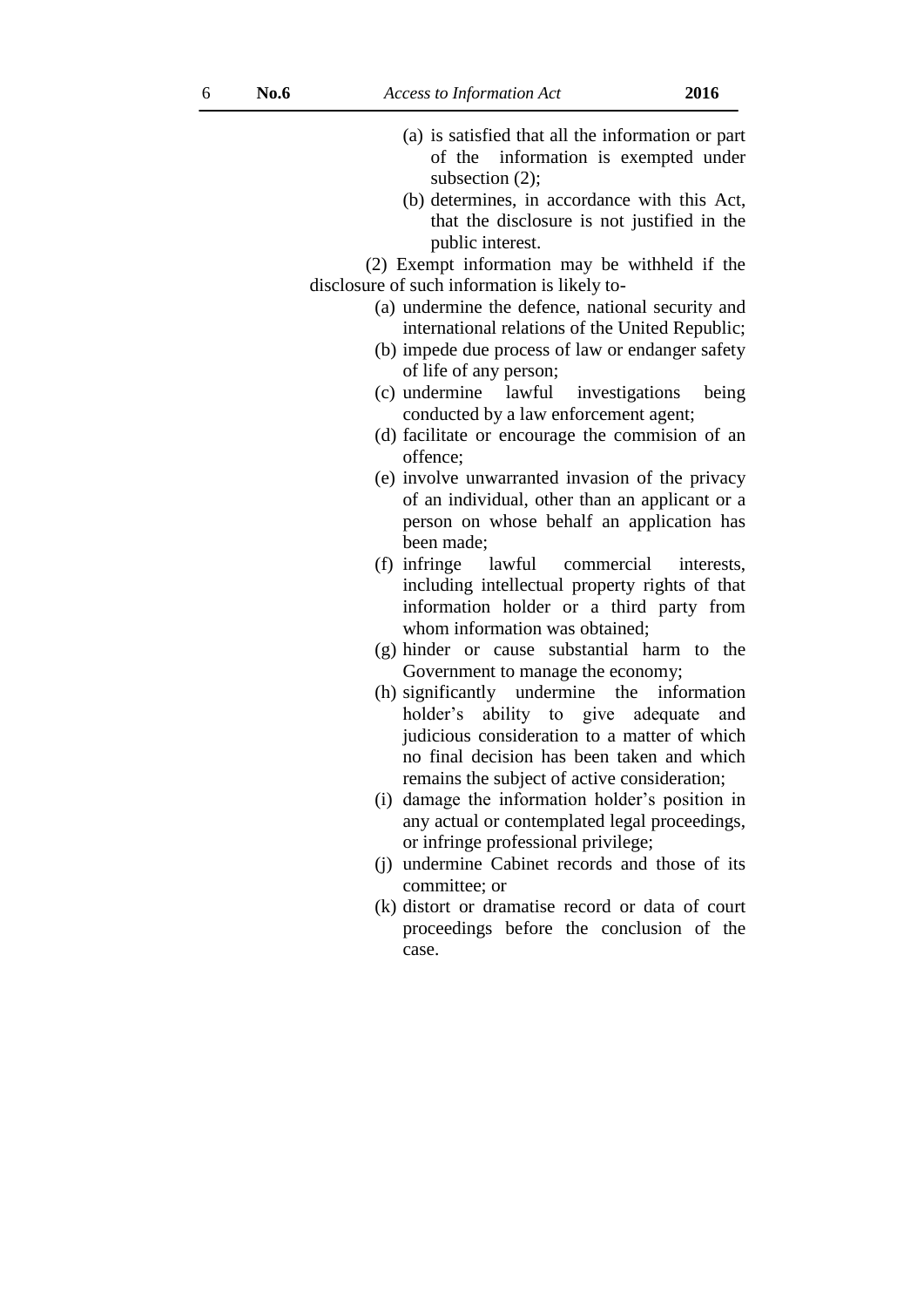(3) For purposes of paragraph (a) of subsection (2), information relating to national security includes-

- (a) military strategy, doctrine, capability, capacity or deployment;
- (b) foreign government information with implications on national security;
- (c) intelligence operations or activities, sources or information capabilities, methods or cryptology;
- (d) foreign relations or foreign activities;
- (e) scientific, technology or economic matters relating to national security; or
- (f) vulnerabilities or capabilities of systems, installations, infrastructures, projects, plans or protection services relating to national security.

 (4) Paragraphs (f) and (g) of subsection (2) shall not apply if a request for information relates to the results of any product or environmental testing, and the information concerned reveals a serious public safety or environmental risk.

(5) Unless the contrary is proved by the information holder, information shall be presumed not to be exempt if the information has been held for a period exceeding thirty years.

(6) Any person who-

- (a) disclose exempt information, other than information relating to national security, commits an offence and shall, on conviction be liable to imprisonment for a term not less than three years and not exceeding five years;
- (b) discloses exempt information relating to national security, commits offence and the provisions of the National Security Act shall apply.

Cap. 47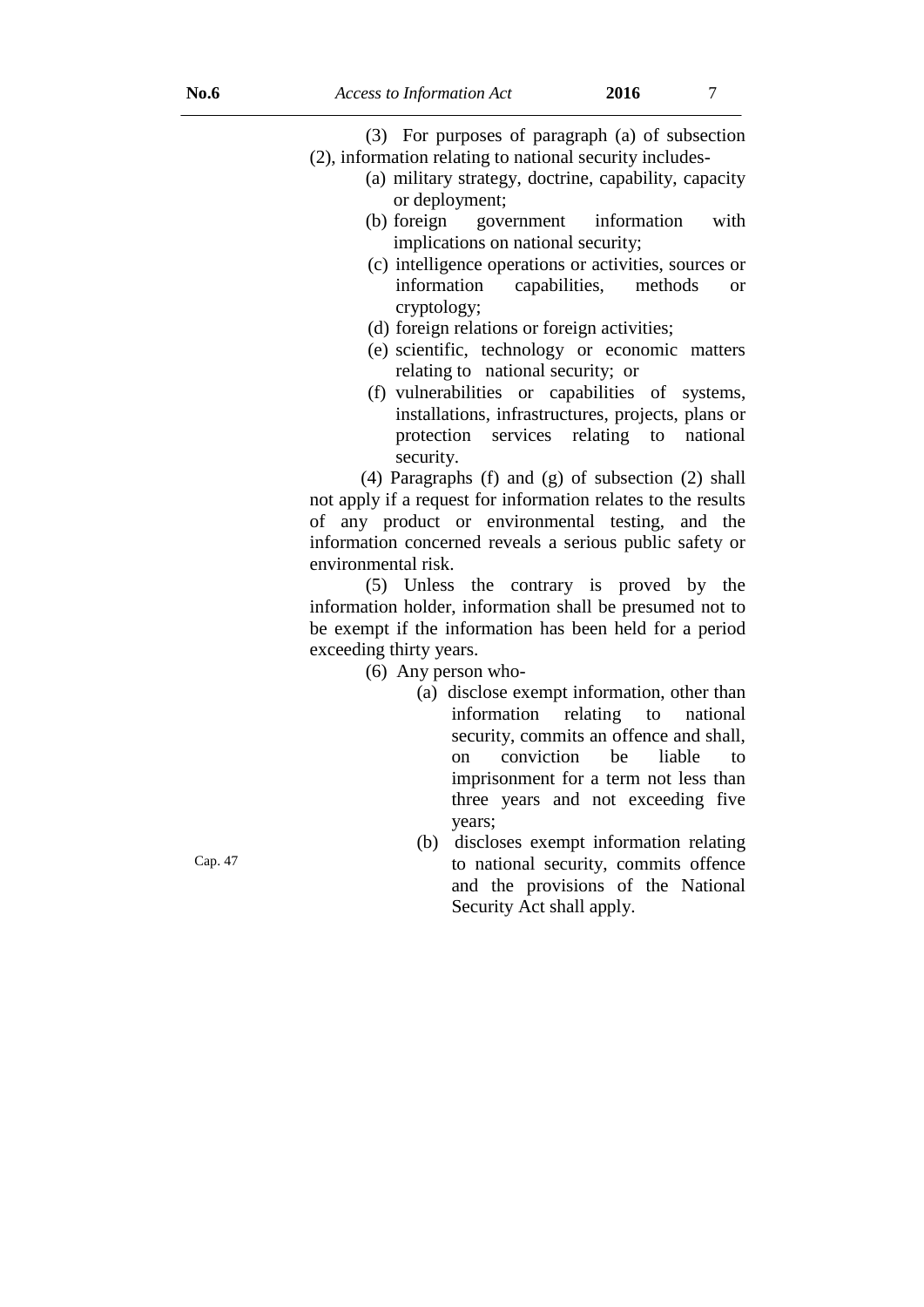#### PART III ACCESS TO INFORMATION *(a) Obligation to provide information*

Appointment of information officers

Obligation to

**7**.-(1) Every information holder shall appoint one or more officers as information officers.

(2) An information officer shall deal with requests for information and render assistance to a person seeking such information.

(3) Where an information holder fails to appoint an information officer, the head of such institution shall be the information officer for the purpose of this Act.

keep information **8**.-(1) Every information holder shall maintain record of information that is under the control of such information holder.

> (2) For the purpose of subsection (1), the information holder shall maintain every record for a period of not less than thirty years after a date on which the information is generated or a date on which such information came under the control of the information holder.

Obligation to publish certain information

**9**.-(1) Every information holder shall, not later than thirty six months after the commencement of this Act, issue a notice to the public in the *Gazette,*website or news paper of wide circulation containing the following-

- (a) a description of its structure, functions and responsibilities including those of any of its statutory officers or advisory committee;
- (b) statutory officers or advisory committees; and
- (c) a general description of categories of information held by such information holder.

(2) The notice shall include particulars of the officer to whom requests for official information or particular classes of information shall be sent.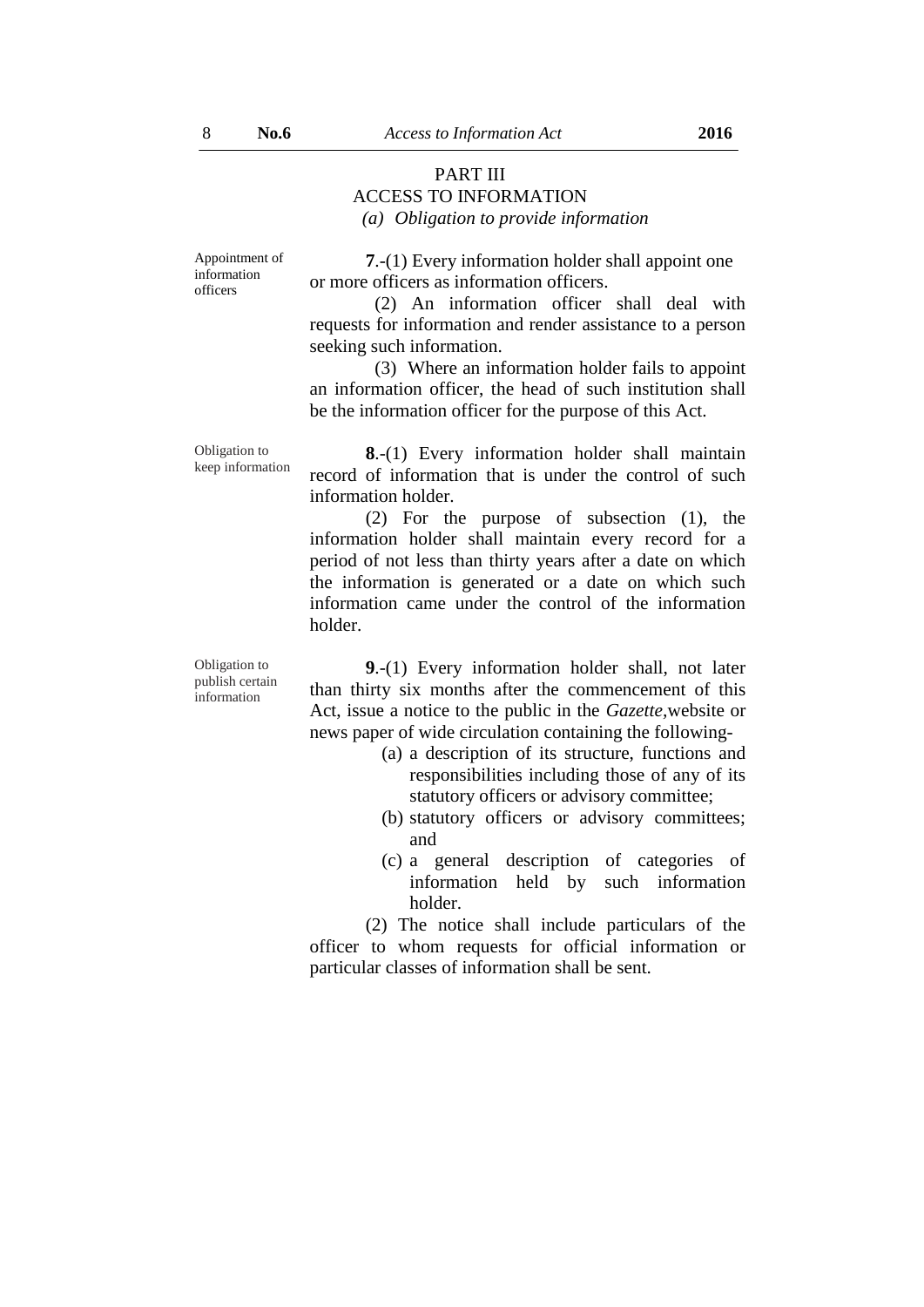(3) In complying with the provisions of this section, the information holder shall not provide exempt information under this Act.

(4) Failure by the information holder to provide information under subsection (1) shall not prejudicially affect the right of access to information under the control of such information holder.

(5) The information holder-

- (a) shall, from time to time, inform the public on any substantial changes to the information required to be published under subsection (1); and
- (b) may, at any time, inform the public on any other information, in addition to information required to be published under subsection (1), relating to its functions.

*(b) Procedure for access to information*

Application for access to information

**10**.-(1) A request for access to information shall be made in a prescribed form and addressed to the information holder.

 (2) The request for information shall provide sufficient details to enable the information holder to identify the information and shall include name and address of the person requesting the information.

 (3) For purposes of subsection (1), a request shall be treated as made in writing where the text of the request-

- (a) is delivered by hand, post or transmitted by electronic means;
- (b) is received in legible form in the manner prescribed in the regulations; and
- (c) is capable of being used for subsequent reference.

 (4) A person who, because of illiteracy or disability, is unable to make a written application for access to information, may make a request orally, and the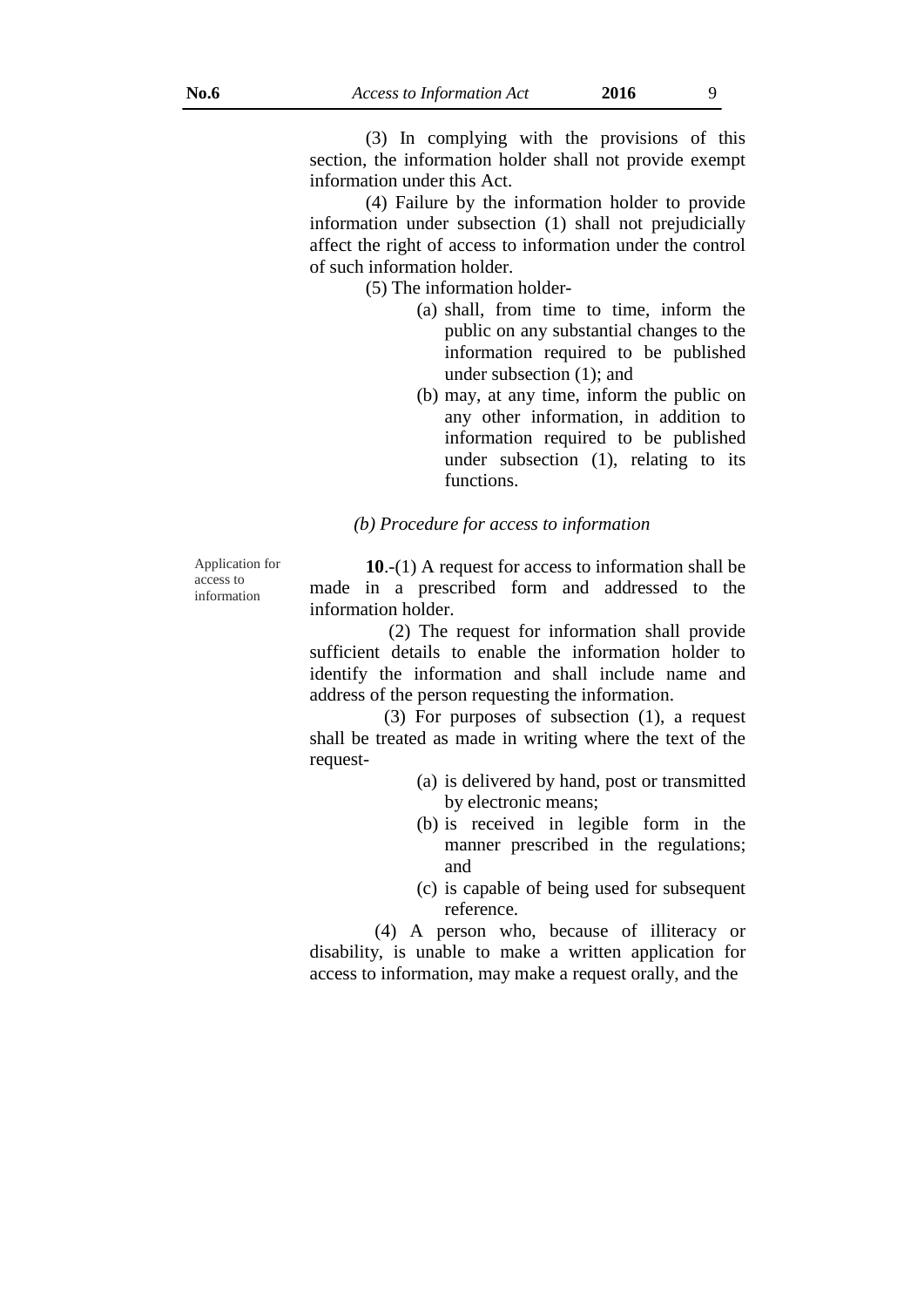officer to whom the request is made shall reduce the request into writing in the prescribed form and provide a copy of the written request to the person requesting.

Notice where access to information is requested

**11**.-(1) Where access to information is requested, the information holder to which the request is made shall, as soon as practicable but not exceeding thirty days after the request is received-

- (a) give written notice to the person who made the request as to whether the information exists and, if it does, whether access to the information or a part thereof shall be given; and
- (b) if access is to be given, promptly give the person requesting access to the information or a part thereof in the manner prescribed under this Act.

(2) Where the information holder requires further information in order to identify and locate the information requested, it shall, within fourteen days of receiving the of request for information, notify the person requesting of the need for such further information and in that case, the period of fourteen days shall be reckoned from the date on which such further information is received.

(3) Where the information holder is satisfied that the information requested-

(a) does not exist; or

(b) has already been published and it is in public domain,

the information holder shall inform the person who made the request to that effect.

Access to documents other than under this Act

**12**. Nothing in this Act shall prevent the information holder from publishing or giving access to documents, otherwise than as required by this Act, where it has the discretion to do so or such information holder is required by law to do so.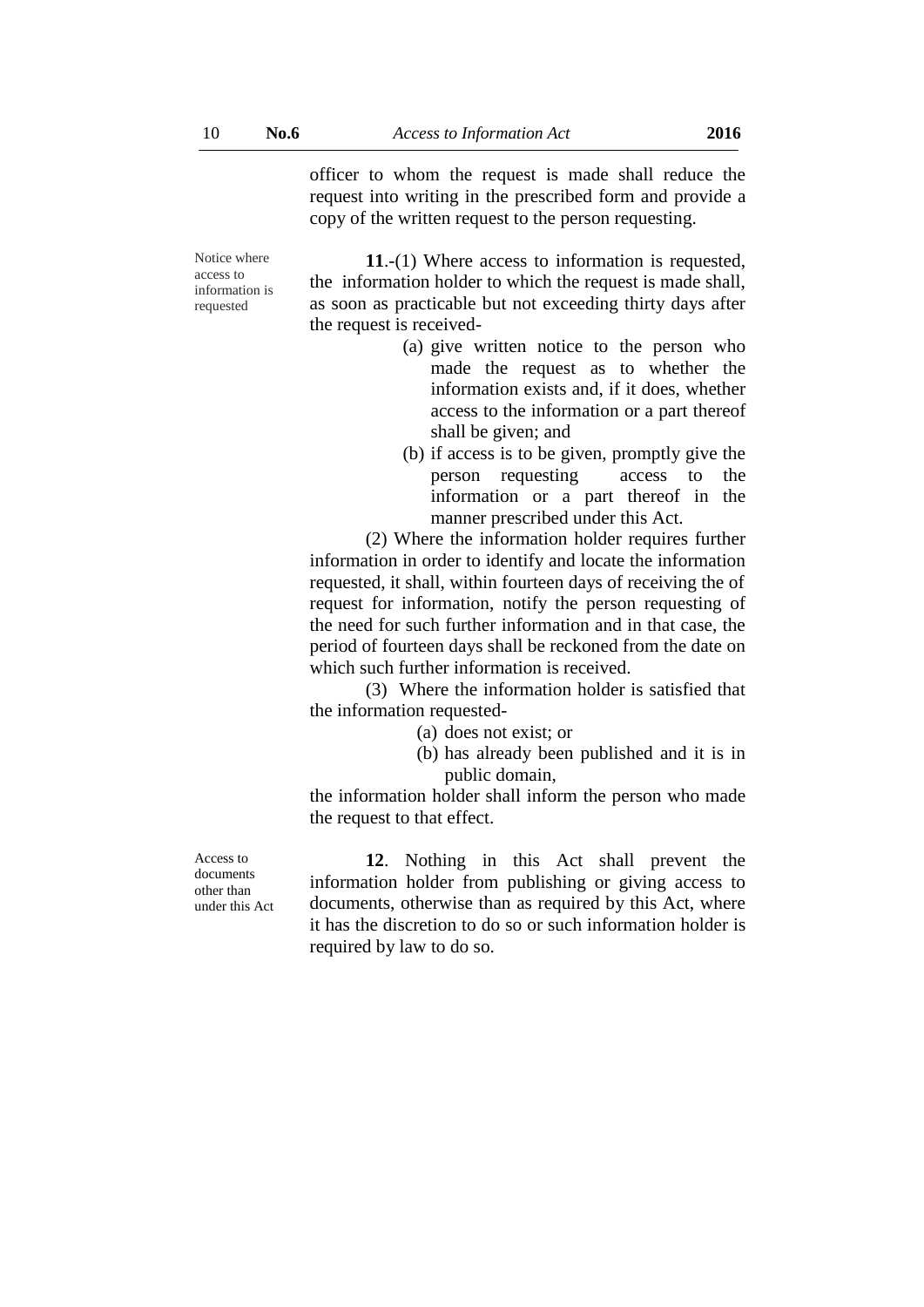Transfer of **13**.-(1) Where the information holder to which a request for information is made considers that another information holder is the appropriate holder of the information requested, the information holder to which the request was initially made may, as soon as practicable but not exceeding seven days after the request is received, transfer the request to such other information holder and give a written notice of the transfer to the person who made the request.

 (2) For the purpose of subsection (1), the period specified in section 11 shall apply to the information holder to which the request is transferred with effect from the date on which the request is transferred.

**14**. Where the information holder refuses to give access to information requested, either in whole or in part, such information holder shall, in writing, notify the person requesting the information of the refusal and shall, in the notification:

- (a) set out reasons for the refusal and all material issues relating to the decision, including the specific provision of this Act and the factors taken into consideration in relation to public interest;
- (b) inform the person who made the request of the availability of a review in accordance to section 19 within which an application for review may be made;
- (c) where the decision is to the effect that the information does not exist, state that a thorough and diligent search was made to locate the information.

**15**.-(1) An information holder dealing with a request for access to information shall take all reasonable steps to notify any third party to whom or which any record containing the information requested relates.

(2) The information holder acting under subsection (1) shall, within three days after the request is received, notify the third party.

Refusal of request

Notice to third parties

request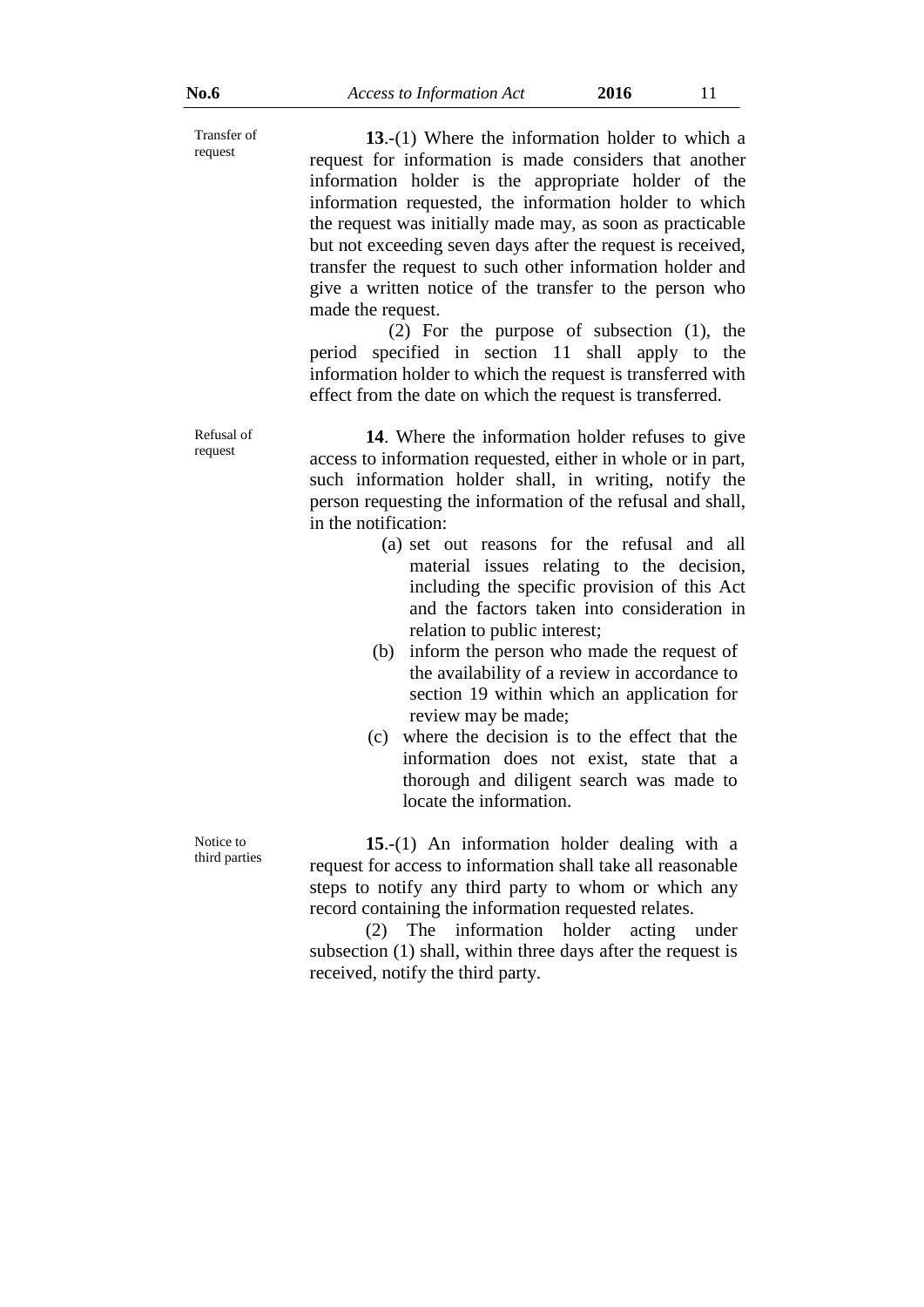(3) Notification under subsection (2) shall:

- (a) state that the information holder is in receipt of the request for access to information;
- (b) describe the content of the request;
- (c) furnish the particulars of the person requesting information to the satisfaction of the information holder; and
- (d) inform the third party of the obligation to provide information.

(4) The provisions of this Act relating to the request for access to information shall apply *mutatis mutandis* to the third party who received the notice under subsection (1).

**16**.-(1) The information holder may defer the provision of access to information until the happening of a particular event, including the taking of some action required by law or some administrative action, or until the expiration of a specified time, where it is reasonable to do so in the public interest or having regard to normal and proper administrative practices.

 (2) Where the provision of access to information is deferred, the information holder shall, in writing, inform the person requesting information the reasons for such decisison and the period of which the deferment shall operate.

**17**.-(1) Access to information may be provided to a person in any of the following forms:

- (a) provision of a copy of the information;
- (b) delivery of a copy of the information in electronic form;
- (c) in the case of an information that is an article or another thing from which sounds or visual images are capable of being reproduced, by making arrangements for the person to hear or view sounds or visual images;

Deferral of access

Means of accessing information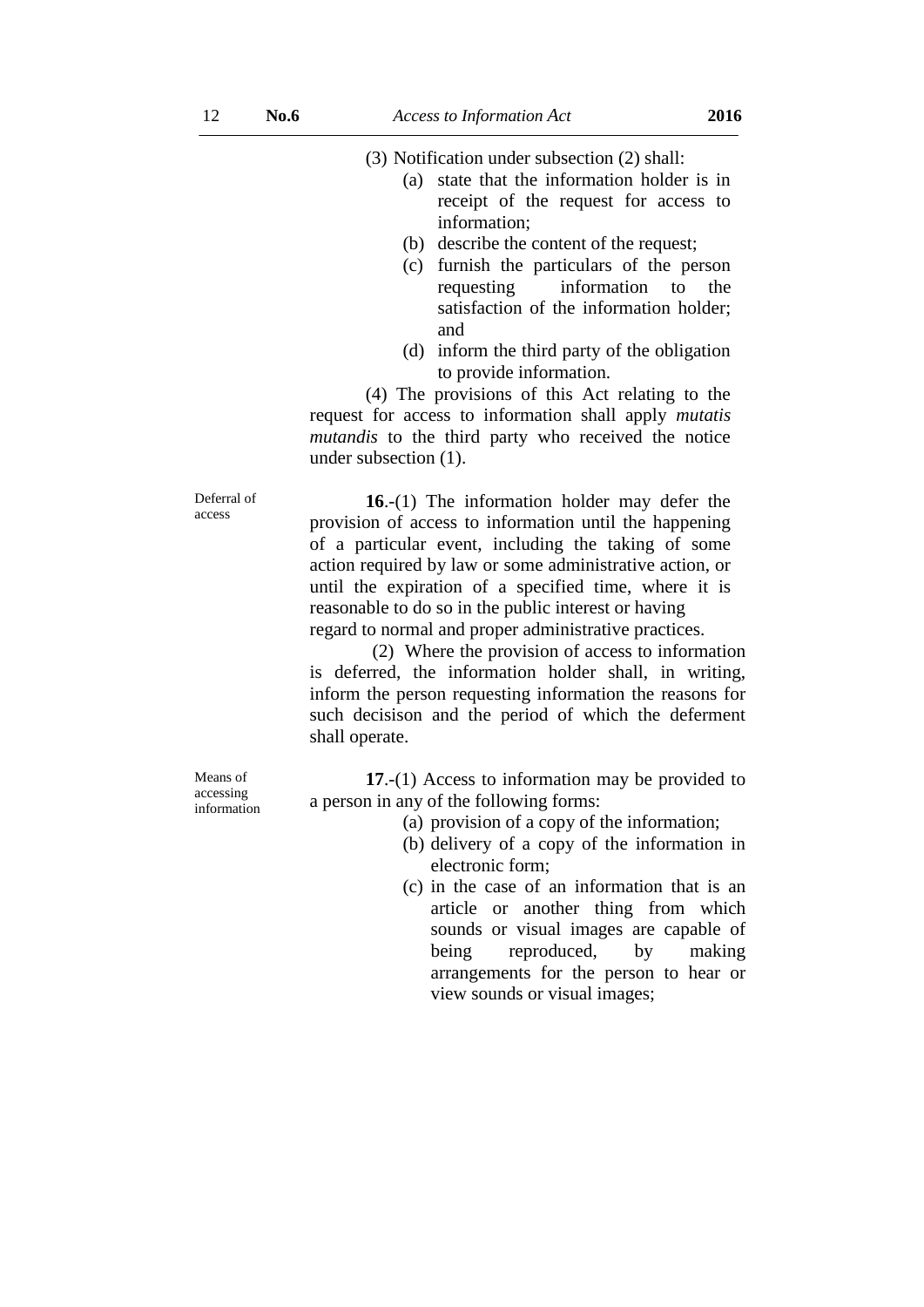- (d) in the case of an information by which words are recorded in a manner in which they are capable of being reproduced in the form of sound or in which words are contained in shorthand writing or codified, by provision of a written transcript of the words recorded or contained in the information;
- (e) in the case of a person with a sensory disability, by provision of a record in a format that allows the person to read or listen to the record of the information.

(2) Where a person who made the request has requested access in a particular form, the information holder may issue the information in a form he deems proper.

- (3) Where the form of access requested:
- Cap. 47 (a) contravenes the provisions of the National Security Act;
	- (b) interferes unreasonably with the operations of the information holder;
	- (c) is detrimental to the preservation of the information or having regard to the physical nature of the information it is not appropriate;
	- (d) would involve inordinate huge cost or time to the information holder; or
	- (e) would involve an infringement of a copyright other than a copyright owned by the Government subsisting in the information, access in that form may be refused and given in another form.

**18**.-(1) Subject to the provisions of section 6, a person who receives the information from the information holder shall not distort such information.

 (2) Any person who contravenes the provisions of subsection (1) commits an offence and shall, upon conviction, be liable to imprisonment for a term not less than two years but not exceeding five years.

Use of the information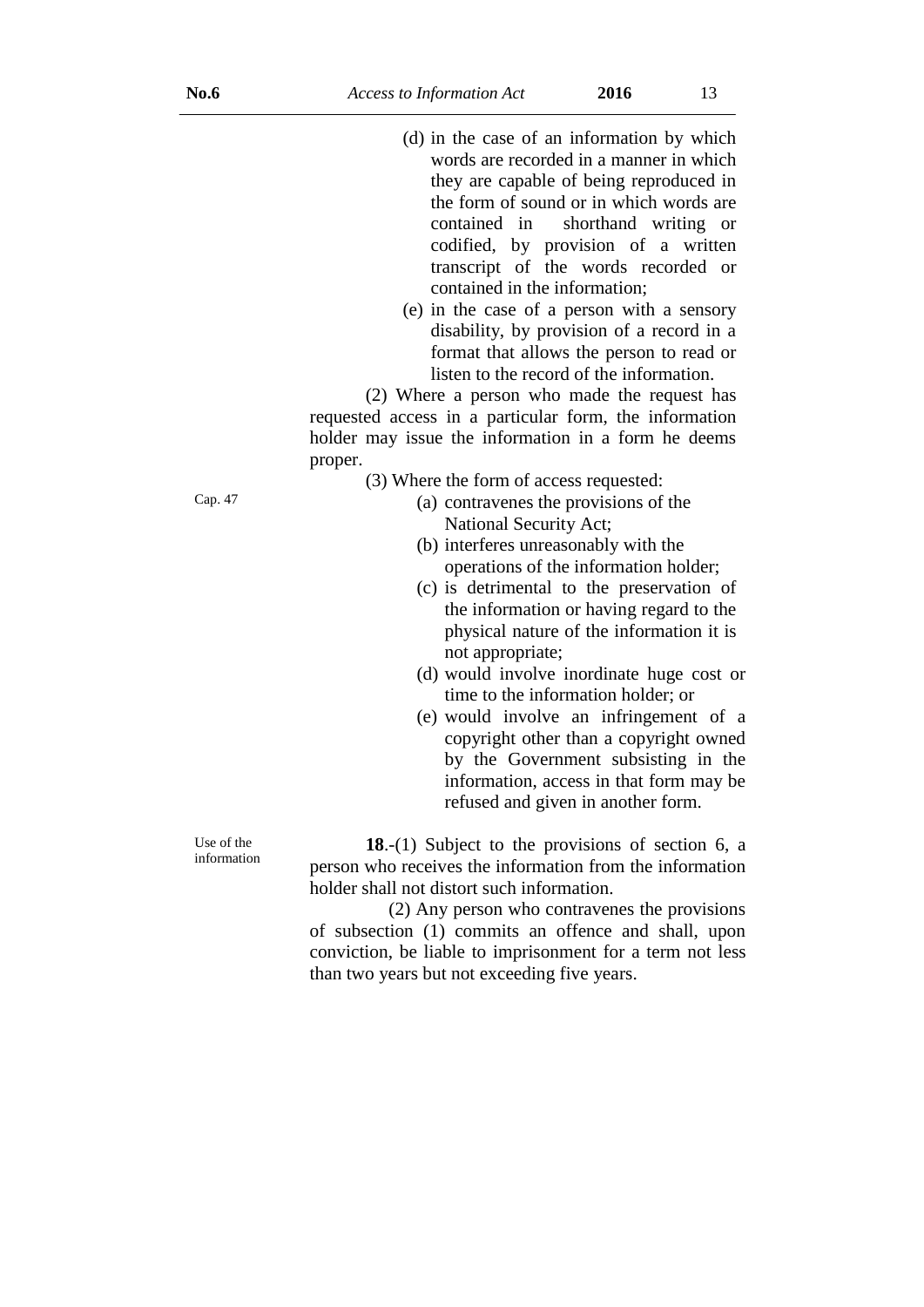#### *(c) Review of decision by information holders*

Review of decision

**19**.-(1) A person who, having made a request for information, is aggrieved by a decision of the information holder in relation to the request, may apply to the head of institution for review of the decision in respect of any of the following:

- (a) refusal of access by the information holder to the information requested;
- (b) payment of fees or charges which the person considers unreasonable;
- (c) failure of the information holder to comply with time limits set out under this Act;
- (d) any other matter relating to a request for or access to information made under this Act.

(2) The head of institution shall, within thirty days after receiving an application made under subsection (1), determine such application in accordance with its own laid down procedures.

 (3) Any person aggrieved by the decision of the head of institution made under subsection (2) may, within thirty days from the date of receiving such decision, appeal to the Minister whose decision shall be final.

(4) Notwithstanding subsection (3), where the requested information is within the authority of an information holder who is under the Minister, the Minister shall cease to be the appellate body and any aggrieved person may apply to the High Court for review.

#### PART IV GENERAL PROVISIONS

Regulations **20**. The Minister shall make regulations for the better carrying out of the provisions of this Act.

Fees **21**. The information holder to which a request for access to information has been made may charge fees necessary for covering actual costs for production of the requested information.